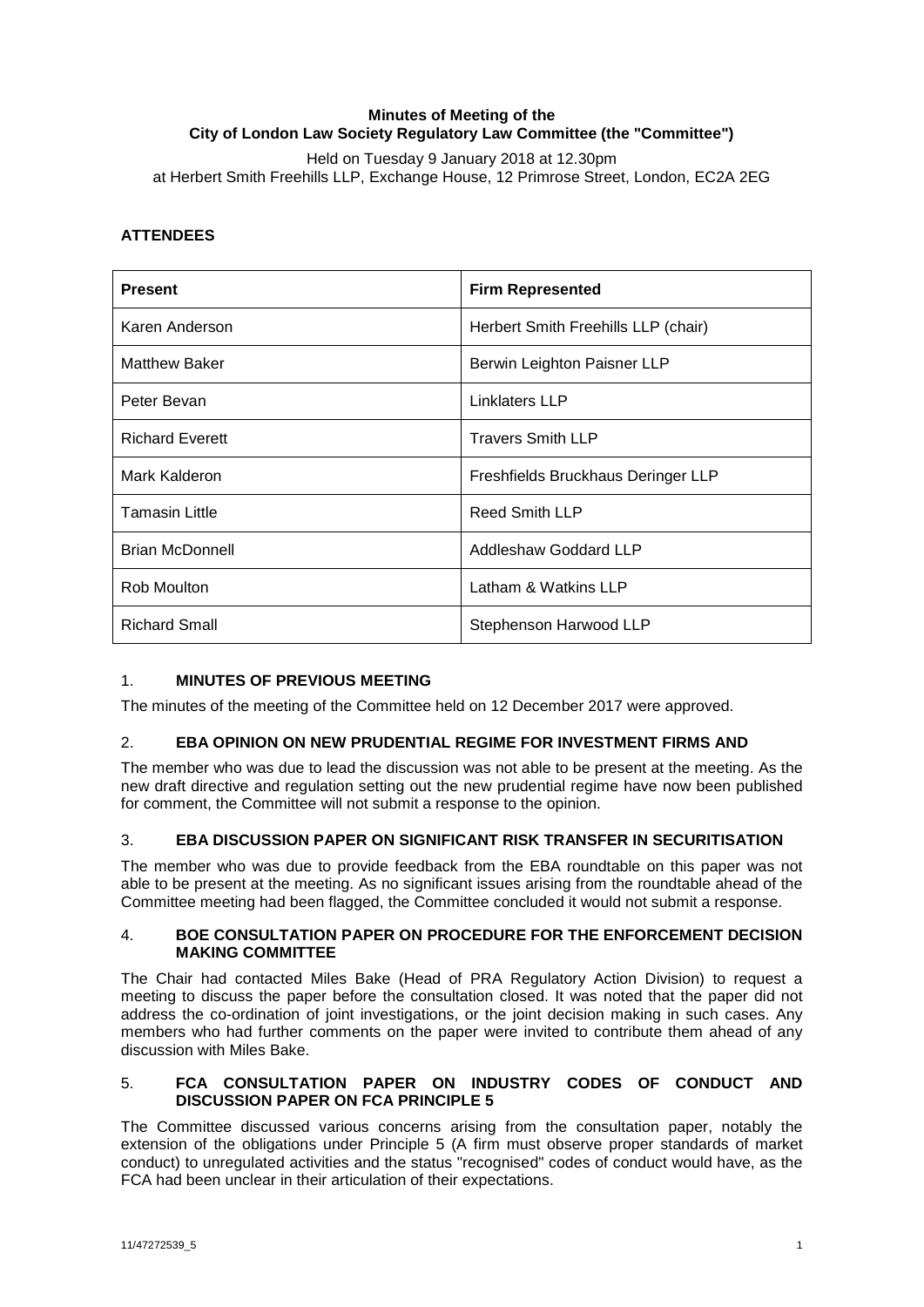It was not clear whether the intention would be to make such "recognised" codes quasi-mandatory, nor what the position would be where there were conflicting standards, for example in loan markets.

Some members were of the view that for the sake of certainty, it would be preferable for the FCA to carry out a full public consultation process and grant the codes a status more akin to rules or regulatory guidance.

The Committee noted that if a code had been "recognised" and a market participant did not comply for legitimate reasons, the burden of proof would still be on the FCA to prove that the market participant was not observing the proper standards of market conduct by not complying with the code. Industry codes could be helpful evidentially in establishing whether or not proper standards of market conduct had been met, but this would be no different to the current position where the codes are currently not "recognised".

It was also noted that it was difficult to see that industry guidance "recognised" by the FCA differed substantially from "confirmed" industry guidance.

The proposals viewed as a whole appeared primarily aimed at extending the FCA's enforcement powers to activities in unregulated markets, but without providing the infrastructure of regulatory rules, guidance or supervision.

It was decided that a member would draft a response setting out the concerns discussed at the meeting.

### 6. **LESSONS LEARNED FROM MIFID II**

The Committee discussed some of the key issues which had been identified in the process of implementing MiFID II. This included issues relating to the implementation process itself (such as the continuing publication of key guidance right up until "go-live" date and the wide-ranging scale of change) as well as the areas of uncertainty relating to the operative provisions. The Committee also considered that applying the same rules across all markets, products and clients was not always necessarily appropriate and had resulted in some unhelpful results.

The use of indexes and improved cross-referencing between directives and regulations were mentioned as practical changes which could make the legislation more accessible.

The Committee considered which would be the most appropriate body to submit its considerations to, noting that it would be unlikely for the European Parliament or Commission to read any submission made.

It was decided that the Committee would consider the issues identified in the context of future legislation, for example, the current European Union (Withdrawal) Bill.

#### 7. **FCA AND PRA PAPERS ON SMCR EXTENSION**

It was decided that the papers would be considered at the next meeting.

#### 8. **FCA CONSULTATION PAPERS ON FCA MISSION**

It was decided that the papers would be considered at the next meeting.

### 9. **AOB**

### 9.1 **FCA response to Committee's letter on outsourcing of portfolio management**

The response from Stephen Hanks to the Committee's letter submitted in December was discussed. There was some uncertainty among those present at the meeting as to whether the Committee's views expressed in the letter had been understood in the way that they were intended. There was some discussion relating to the best way to clarify the point without prompting a potentially unhelpful response.

It was decided that the Chair would send an email response informing the FCA of the Committee's intention to publish its letter with an accompanying note of the FCA's confirmation that the comment on the inducements provisions not falling away was intended to be a comment about the obligations on the investment firm who is delegating rather than the person to whom an investment firm delegates.